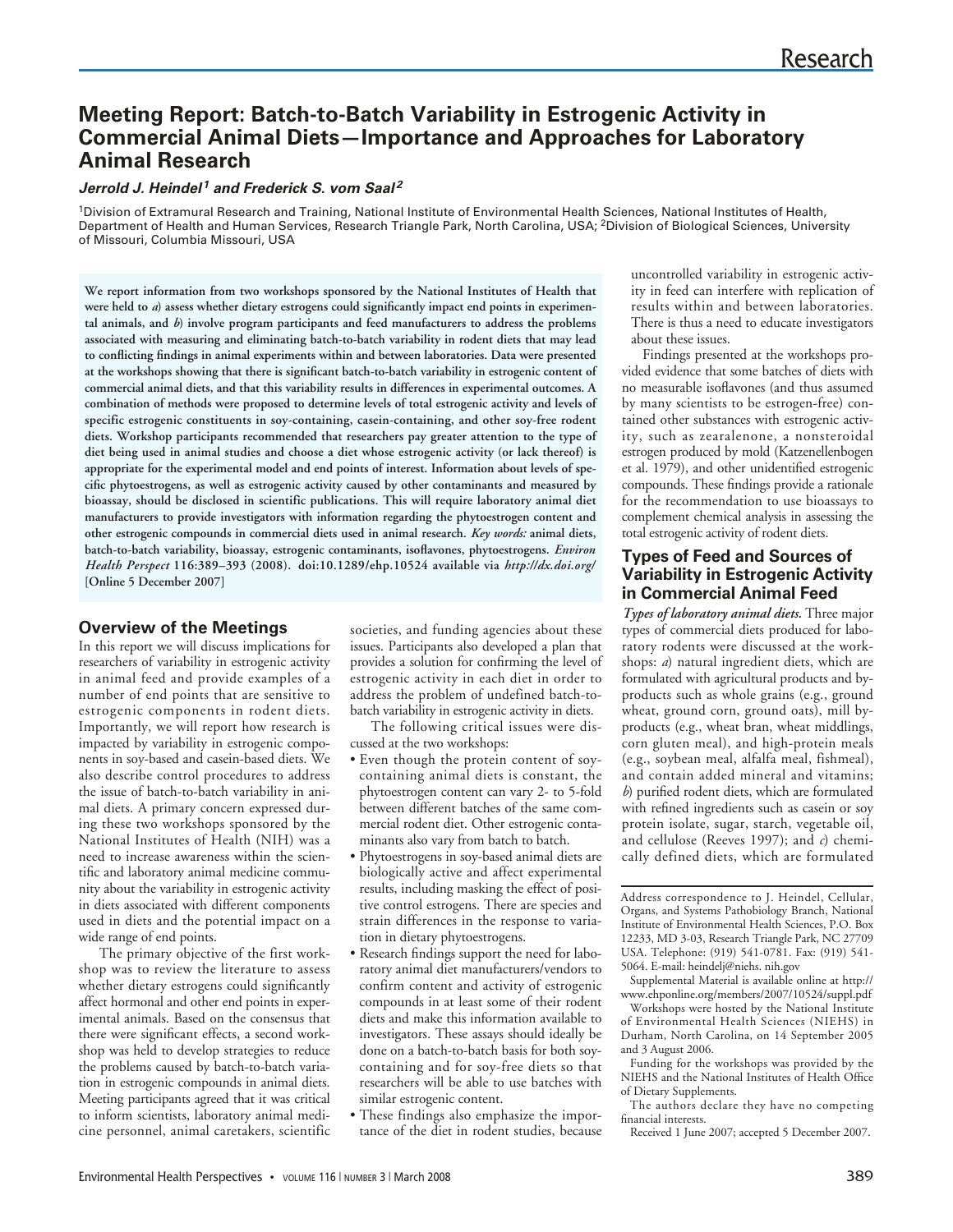using chemically pure compounds such as amino acids, sugars, triglycerides, fatty acids, and inorganic salts (Knapka 1985). All natural ingredient laboratory animal diets can be classified as being either open- or closed-formula diets. For open-formula diets, the quantitative ingredients are published and open to the public. In contrast, for closed formula diets, only the ingredients are listed, but the precise concentration of components is unknown or proprietary.

*Impact on phenotype of phytoestrogen levels in soy-containing diets.* Various plant species naturally produce hormonally active compounds. These include, but are not limited to, the isoflavones from soy, coumestrol (a coumestan found in alfalfa), lignans from flaxseed, and some fungal mycotoxins, such as zearalenone, that contaminate plant products. However, the primary known source of active estrogenic chemicals present in most rodent diets is isoflavones. The two main isoflavone conjugates, genistin and daidzin, are not estrogenic, but they are hydrolyzed in the intestinal tract to form the aglycones, genistein and daidzein, which have estrogenic activity (Setchell et al. 2002). In addition, equol, a metabolite of daidzein, is formed by bacteria in all rodents fed soy-containing diets and in some humans consuming soy foods (Setchell and Cole 2006). Equol has estrogenic activity and is also an antiandrogen that antagonizes the actions of dihydrotestosterone *in vitro* (Lund et al. 2004).

A survey of available diets revealed that most of the commonly used commercial rodent diets are formulated with significant levels of soy protein, and plasma and urinary isoflavone concentrations correlate well with dietary isoflavone intake in mice and rats (Brown and Setchell 2001; Thigpen et al. 2003), similar to findings from humans and other animals (Setchell et al. 1987a, 1997). Setchell and Cole (2003) described a high variability in the isoflavone content of purified soy protein isolates and soy foods sold to humans, highlighting the difficulty that manufacturers of the raw ingredients have in controlling for isoflavone levels in soy-protein products**.** A large variability in isoflavone content is found in different species of soybeans; this is caused by genetic and environmental factors, use of pesticides, and also changes occurring with processing and storage (Hoeck et al. 2000; Hou and Chang 2002; Tsukamoto et al. 1995). Natural fluctuations in sources of soy protein will result in batch-to-batch variation in total isoflavone content of the diet, even if the concentration of soy protein is kept constant. Thus, variability in estrogenicity of soybased diets is to be expected. There was consensus at the workshops that laboratory diet manufacturers basically have no means to control the level of isoflavones without varying the

soy protein content of the diet. Because of the difficulty in maintaining a constant soy-protein content, rodent diets will vary dramatically in estrogenic potency from batch to batch and among different manufacturer's diets.

Both endogenous and exogenous estrogens have a very wide range of effects in both males and females. These effects are mediated by both the classical nuclear estrogen receptors (ER-α and ER-β), which are ligand-activated transcription factors, and the more recently discovered ERs associated with the cell membrane, which act via second-messenger systems to cause rapid changes in cell function (reviewed by Welshons et al. 2006). The soy isoflavone genistein and equol, the major circulating isoflavone metabolites in rodents fed soy diets, have higher affinity for the nuclear ER-β than the classical ER-α. These are then, by definition, selective ER modulators (SERMs).

At the workshops, numerous examples were presented showing the relationship between levels of isoflavones in feed and a variety of traits in rats and mice, such as the timing of opening of the vaginal canal, an estrogen-sensitive biomarker of sexual maturation in mice (Thigpen et al. 2003, 2004b); the timing of embryo implantation in rats (Wang et al. 2005); and the incidence and timing of onset of spontaneous vulvar carcinomas in mice (Thigpen et al. 2001). Thigpen et al. (2004b) suggested that diets essentially lacking in known sources of phytoestrogens should be fed to females when they are being examined after weaning and before puberty, when endogenous levels of estradiol are very low.

In contrast, other workshop participants suggested that the use of soy-free diets could be problematic, depending on the life stage, experimental design, animal model, and end points assessed. For example, a paradoxical finding is that the absence of estrogenic activity in the feed during pregnancy resulted in the "fetal estrogenization syndrome" and obesity during later adulthood in CD-1 mice (Ruhlen et al. 2008). Additional research has shown marked differences in metabolism in CD-1 mice fed estrogen-free diets compared with those fed diets containing phytoestrogens beginning at conception, with the absence of soy isoflavones resulting in an increase in body weight, a decrease in glucose tolerance, decreased metabolic rate and activity level, and other metabolic changes associated with obesity (Cederroth et al. 2007). These findings illustrate the potential for a wide range of impacts on phenotype of eliminating phytoestrogens and other estrogenic contaminants commonly found in commercial diets. Investigators need to pay particular attention to the potential effect of diet on all end points, not just end points such as vaginal opening that are used as common bioassays for estrogen

exposure (Cooke and Naaz 2004; Jensen and Ritskes-Hoitinga 2007).

*Strain differences in the response to isoflavones in feed.* Significant differences have been found in the responsiveness of different species and strains of animals to dietary phytoestrogens (Thigpen et al. 2004a). For example, the CD-1 mouse and F344 rat are both extremely sensitive to variation in the levels of isoflavones in phytoestrogen-containing diets, whereas the Sprague-Dawley rat is significantly less sensitive, as measured by the effect of different diets on the timing of vaginal opening (Thigpen et al. 2007). This finding is consistent with several reports showing the Sprague-Dawley rat to be less responsive than the F344 rat to other xenoestrogens (vom Saal and Hughes 2005).

*Life stage.* Workshop participants noted that it is critical to consider life stage when examining the effect of phytoestrogens on phenotype. It is uncommon for commercial vendors of laboratory animals to inform investigators or laboratory animal care personnel of the specific diet(s) used during breeding and/or maintenance of animals before delivery to the research facility. Such information is highly relevant because, during critical periods in development, components of the diet can result in programming of genes, resulting in gene silencing or gene activation (Anway and Skinner 2006; Dolinoy et al. 2007).

### **Batch-to-Batch Variability in Estrogenic Activity in Soy-Containing Diets**

Central to the focus of these workshops was the issue of variability in research results associated with batch-to-batch variability in the phytoestrogen content of rodent diets that contain soy protein. The ratio of soy isoflavones to total protein in purified soy-protein isolates used as raw material to formulate soy food can vary by 3- to 5-fold; this variability is exclusively due to the variability in isoflavone content, because total protein content generally shows little  $(-3%)$  variation (Setchell and Cole, 2003; Thigpen et al. 1999, 2003). This variability is exacerbated when the amount of soy-protein ingredients also varies from batch to batch, as is the case in closed-formula diets that are changed to maintain constant nutrition.

In several studies of prepubertal female rats and mice, a failure to reproduce uterine weight changes and timing of vaginal opening was shown to be the result of batch-to-batch variability in the phytoestrogen content of the diet. This disruption of research due to batchto-batch variability in feed occurred in different experiments that involved diets purchased from two different feed manufacturers, indicating that this is not a problem associated with any specific manufacturer, but is, instead,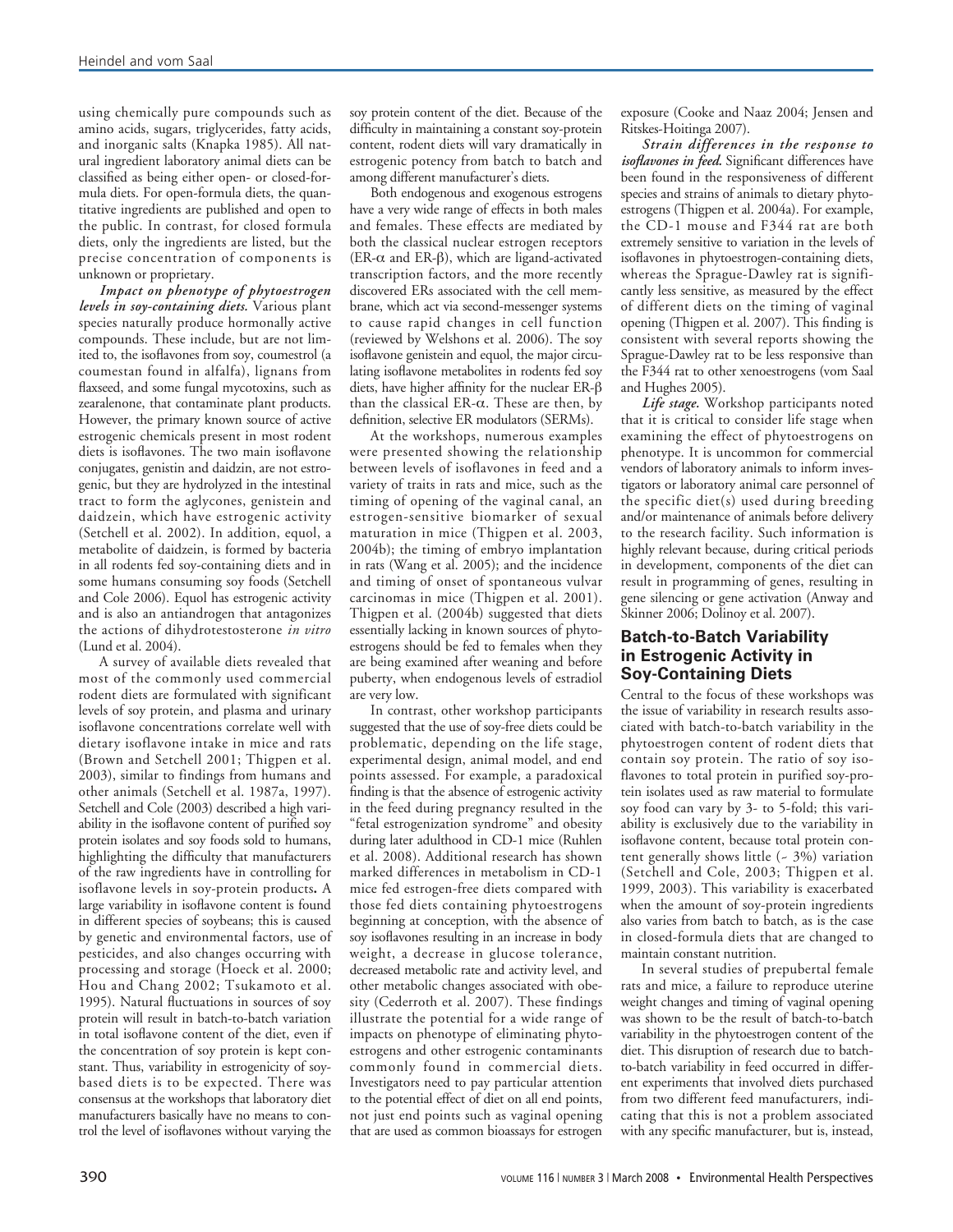due to variability in the isoflavone content of soy (Boettger-Tong et al. 1998; Thigpen et al. 2003, 2004a, 2004b). For example, Thigpen et al. (2003) reported that a batch of Purina 5002 diet containing a high background level of phytoestrogens disrupted the ability to use the vaginal opening bioassay to detect the well-characterized puberty-accelerating action of the potent synthetic estrogen diethylstilbestrol (DES), whereas DES effects were observed with another batch of Purina 5002 that had much lower phytoestrogen levels.

#### **Controlling versus Eliminating Batch-to-Batch Variation in Estrogenic Activity in Animal Diets**

The most logical and practical approach for eliminating variability of estrogenic activity in rodent diets would be to eliminate dietary ingredients that contain known estrogenic compounds (Thigpen et al. 1998, 1999, 2004b). Many researchers have used soy-free diets and suggested that these diets should be used for studies of estrogenic chemicals (Casanova et al. 1999; Kanno et al. 2002; Stroheker et al. 2003; You et al. 2002). Indeed, use of non-soy/alfalfa-based diets would permit a physiology and phenotype to be established in the absence of phytoestrogens. However, Thigpen et al. (2004b) cautioned that the diet selected for any given study should depend on the specific objective(s) of the study, and that the diet selected should reduce study variability, not increase study variability.

The findings presented at the workshop clearly demonstrated that animals fed soy/alfalfa-free diets might not be comparable to historical data generated in animals fed diets high in phytoestrogens; of particular concern was that the absence of soy in the feed led to obesity in CD-1 mice (Cederroth et al. 2007; Ruhlen et al. 2008). Whether changing the type of protein in the diet from soy to casein results in a different but normal phenotype or a different but abnormal phenotype is still a question that will require additional research in different animal models, but an impact on phenotype should be expected. The source of the protein may not be as important as the estrogenic activity of the diet, including the unique profile of estrogenic contaminants that contribute to the total estrogenic activity. The use of soy- or nonsoy–containing diets is an issue that researchers should carefully consider as part of their experimental design; at the workshops there was agreement that there is no one optimum diet for conducting all types of research.

An important consideration regarding the choice of animal feed is that batch-to-batch variability in estrogenicity has also been observed in soy-free rodent diets that contain casein as a protein source. Researchers should

be aware that a soy-free diet cannot automatically be assumed to be an estrogen-free diet, because there are many potential sources of estrogenic contaminants in the various ingredients used in commercial soy-free feeds (vom Saal et al. 2004).

## **Measuring and Controlling Batch-to-Batch Variability in Estrogenic Components of Commercial Rodent Diets**

Workshop participants proposed a paradigm combining two approaches to provide information on the batch-to-batch variability in estrogenic activity in commercial diets: chemical analysis and bioassay.

*Chemical analysis for known estrogenic compounds.* For diets that contain components such as soy, chemical analysis should be conducted for specific chemical classes that are sources of variability in estrogenic activity. These include the isoflavones genistein and daidzein, glycitein, formononetin, and biochanin A as well as their respective glucoside conjugates. This can be accomplished using techniques described previously by many groups (Coward et al. 1993; Setchell and Cole 2003; Setchell et al. 1987b). Because the isoflavone glucosides do not possess estrogenic activity *in vitro* unless they are hydrolyzed in the gastrointestinal tract to release the bioavailable aglycones (genistein, daidzein, and glycitein), hydrolysis of the diet should ideally precede measurement by HPLC, with ultraviolet, electrochemical, or mass spectrometry detection (Setchell and Cole 2003; Setchell et al. 1987b). The approach of measuring total isoflavone concentration (as opposed to attempting to measure the low proportion that is not glycosylated) greatly simplifies the method. Commercial methods are available for the detection of the mycotoxin zearalenone; if alfalfa is included in the diet, coumestans can be determined by HPLC (Cassidy et al. 2000). The advantage of this analytical approach is that it will absolutely detect specific estrogenic compounds and identify their levels. The disadvantage is that it is a biased assay that will not detect other components of the diet that may also have estrogenic activity.

**In vitro** *screening bioassays for total estrogenic activity.* To complement the chemical analyses, a combination of two *in vitro* bioassay methods can be used to screen for estrogenic activity in rodent diets: one bioassay to determine if there is estrogenic activity in the diet, and a follow-up bioassay that could determine the profile of the contaminants. These assays have the advantage that they are unbiased and permit the detection of multiple unknown components that may have estrogenic activity.

An example of a bioassay that uses human MCF-7 breast cancer cells was described by Welshons et al. (1990). There are other bioassays for estrogenic activity (Jefferson et al. 2002; Thigpen et al. 2001), but they should be evaluated to determine whether they have the high sensitivity, specificity, and high-throughput capability of the MCF-7 cell proliferation bioassay. Use of such assays would allow a more expansive assessment of the presence of potential estrogenic chemicals in the diets. A drawback of this approach is that these types of bioassays are unable to establish the identity of the estrogenic chemicals; nonspecific interferences can potentially lead to false positives unless the results are supported by a chemical identity of the estrogenic compound. These assays would also have limited value in detecting conjugated forms of estrogens unless the diet extracts were subjected to prior hydrolysis. Nevertheless, this approach could be helpful in initial screening of diets using high-throughput techniques and would alert manufacturers to potential estrogenic activity of specific batches of a diet. These assays are also able to identify compounds with antiestrogenic activity by administering a stimulating dose of estradiol and then determining whether the response to estradiol is reduced.

Diets assumed to have few or no components with estrogenic activity have been found to contain estrogenic contaminants; therefore, this bioassay approach is needed even if manufacturers or researchers assume that the diet is free of or low in estrogenic activity. Thus, workshop participants agreed that although purified diets and non-soy/alfalfa–containing diets would not need to be subjected to chemical analysis for compounds that are not components of the diet, they should still be tested for total estrogenic activity by a sensitive bioassay.

*Creating a profile of the estrogenic activity in feed by HPLC and bioassay.* For batches of feed that test positive in a bioassay screen, it was proposed that an additional assay should be applied to create a profile of the estrogenic substances. This second-tier assay would potentially facilitate identifying the component(s) of the feed that contributed the contaminants. The objective is that once the source of the contaminant(s) is identified, removal can be addressed. This second-tier bioassay is referred to as generating a fingerprint of the extracted estrogenic compounds (for examples, see Grady et al. 1991; Howdeshell et al. 2003). The fingerprint would be determined by extracting the estrogenic compounds, separating them by HPLC, and adding the fractions to cultures containing estrogen-responsive cells, such as MCF-7 cells. This creates a profile or fingerprint of fractions that stimulates estrogen-dependent cell proliferation. This follow-up fingerprint bioassay would only be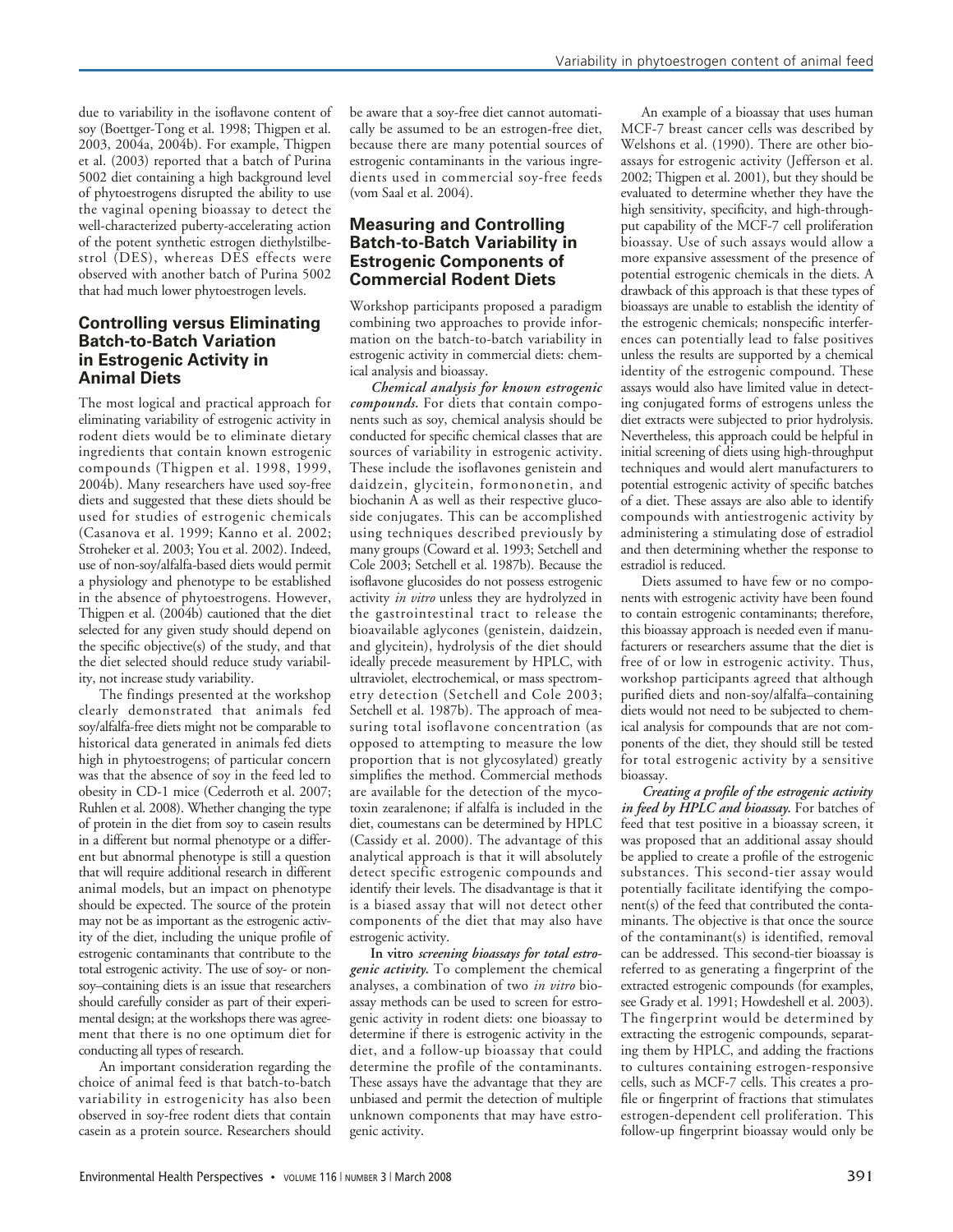conducted if estrogenic activity had been detected in the diet in the first bioassay for total estrogenic activity. An important advantage of this second-tier bioassay is that it would provide information as to whether the total estrogenic activity in different batches of a diet is due to the same profile of estrogenic compounds or to a different profile. In the latter case, there would be concern that specific compounds present in one batch but not another could act as SERMs with unique effects on phenotype.

Meeting participants agreed that, taken together, these two bioassays would provide a method for monitoring total estrogenic activity in a diet and also provide additional information concerning variability in the components used in preparing different batches of a diet. One limitation of this approach is that any estrogenic compound that is conjugated or activated by *in vivo* metabolism would not be detected. Therefore, complementary approaches using both bioassay and chemical assays for detecting and measuring estrogenic substances in diets is advantageous, provided they are technically feasible and cost-effective.

## **Conclusions and Recommendations**

Participants of these two workshops concluded that investigators would benefit from the availability of commercial animal diets for which manufacturers have identified the components responsible for estrogenic activity and applied appropriate manufacturing quality control procedures to assess the variability between batches of the diets. Documentation of the estrogenic activity in diets by chemical analysis coupled with a bioassay to identify potential batch-tobatch variability in estrogenic composition can effectively meet this need.

Specifically, feed manufacturers should *a*) make available animal diets for which the level of estrogenic activity is identified based on bioassay and chemical analysis; and *b*) make available diets in which the estrogenic activity falls within specified ranges, including diets devoid of estrogen activity.

The following research needs were identified on the basis of data gaps noted at the meeting:

- What end points are most sensitive or are insensitive to the effects of dietary phytoestrogens and other estrogenic contaminants?
- What nonclassical estrogenic effects occur because of variability in estrogenic chemicals in feed?
- What are the most sensitive life stages for effects of phytoestrogens and other estrogenic contaminants on end points?
- What is the optimal range of phytoestrogens and total estrogenic activity in diets with regard to optimal health and responsiveness to experimental treatments?

In conjunction with the manufacturerbased approaches described above, participants discussed approaches that can be implemented by the scientific community, as well as regulatory agencies that oversee the conduct of research on drugs and chemicals:

- Details of diet composition, mill dates, and the estrogenic content should by adequately documented in publications, which may require the use of open-formula diets. This emphasizes the need for standardized assurance methods.
- Researchers should be aware of implications of estrogenic activity in the diet, and be willing to modify the diet as appropriate for the specific experimental protocol and end points.
- Researchers should be aware of species, strain, and life stage differences in effects of phytoestrogen content and other estrogenic chemicals in the diet being used.
- Positive controls should be used in all experiments. Researchers should not rely on historical control data because estrogenic contaminants in prior batches of animal diets, even those assumed to be estrogenfree, are likely to vary from current batches.
- Samples of diets should be held for future analysis of potential contaminants.

Most biomedical researchers are generally unaware of the type of diets used in a central animal facility, and information about diet is often lacking in published reports, despite the importance of the diet, which has been previously highlighted in the scientific literature (Brown and Setchell 2001; Jensen and Ritskes-Hoitinga, 2007; Thigpen et al. 2003, 2004a, 2004b). The workshop participants felt that it would be helpful for journals to request a detailed description of diets, mill dates, and estrogenic activity, including a description of how estrogenic activity was measured. Scientific societies could also facilitate awareness of this problem through symposia and workshops at meetings and in journal articles. In addition, there is concern about the potential for animal research to be impacted by variability in other contaminants, such as methylmercury (Weiss et al. 2005) and polychlorinated biphenyls (Environmental Working Group 2003), which have been proposed to relate to the use of contaminated fish meal in some diets. Thus, although our focus has been on controlling variability in estrogenic compounds in rodent diets, we hope that other potential sources of uncontrolled variability in research results associated with components of the diet will also be addressed by laboratory animal diet manufacturers as new findings are published.

Although the workshops focused on animal studies, it seems clear that variation in diet components may also affect clinical trials; also, that quality of research would be improved if

more emphasis is placed on dietary components and how they may alter experimental results at all levels. Participants felt it may be worthwhile having a trans-NIH workshop to further probe this issue and its effects on both animal and human experimental protocols.

We are optimistic about the utility and manufacturing feasibility of the approaches presented because workshop participants included investigators undertaking relevant research, government scientists, and representatives from animal feed manufacturers.

#### **REFERENCES**

- Anway MD, Skinner MK. 2006. Epigenetic transgenerational actions of endocrine disruptors. Endocrinology 147:S43–S49. Boettger-Tong H, Murthy L, Chiappetta C, Kirkland JL, Goodwin B,
	- Adlercreutz H, et al. 1998. A case of a laboratory animal feed with high estrogenic activity and its impact on in vivo responses to exogenously administered estrogens. Environ Health Perspect 106:369–373.
- Brown NM, Setchell KDR. 2001. Animal models impacted by phytoestrogens in commercial chow: implications for pathways influenced by hormones. Lab Invest 81:735–747.
- Casanova M, You L, Gaido KW, Archibeque-Engle S, Janszen DB, Heck HA. 1999. Developmental effects of dietary phytoestrogens in Sprague-Dawley rats and interactions of genistein and daidzein with rat estrogen receptors alpha and beta in vitro. Toxicol Sci 51(2):236–244.
- Cassidy A, Hanley B, Lamuela-Raventos RM. 2000. Isoflavones, lignans and stilbenes—origins, metabolism and potential importance to human health. J Sci Food Agric 80:1044–1062.
- Cederroth CR, Vinciguerra M, Kühne F, Madani, R, Klein M, James RW, et al. 2007. A phytoestrogen-rich diet increases energy expenditure and decreases adiposity in mice. Environ Health Perspect 115:1467–1473.
- Cooke PS, Naaz A. 2004. Role of estrogens in adipocyte development and function. Exp Biol Med 229:1127–1135.
- Coward L, Barnes NC, Setchell KDR, Barnes S. 1993. Genistein and daidzein, and their β-glucoside conjugates: anti-tumor isoflavones in soybean foods from American and Asian diets. J Agric Food Chem 41:1961–1967.
- Dolinoy DC, Huang D, Jirtle RL. 2007. Maternal nutrient supplementation counteracts bisphenol A-induced DNA hypomethylation in early development. Proc Natl Acad Sci USA 104(32):13056–13061.
- Environmental Working Group. 2003. First-Ever U.S. Tests of Farmed Salmon Show High lLevels of Cancer-Causing PCBs. Available: http://www.ewg.org/reports/farmedPCBs/ [accessed 30 January 2008].
- Grady LH, Nonneman DJ, Rottinghaus GE, Welshons WV. 1991. pH-Dependent cytotoxicity of contaminants of phenol red for MCF-7 breast cancer cells. Endocrinology 129:3321–3330.
- Hoeck JA, Fehr WR, Murphy PA, Welke GA. 2000. Influence of genotype and environment on isoflavone contents of soybean. Crop Sci 40(1):48–51.
- Hou HJ, Chang KC. 2002. Interconversions of isoflavones in soybeans as affected by storage. J Food Sci 67:2083–2089.
- Howdeshell KL, Peterman PH, Judy BM, Taylor JA, Orazio CE, Ruhlen RL, et al. 2003. Bisphenol A is released from used polycarbonate animal cages into water at room temperature. Environ Health Perspect 111:1180–1187.
- Jefferson WN, Padilla-Banks E, Clark G, Newbold RR. 2002. Assessing estrogenic activity of phytochemicals using transcriptional activation and mouse uterotrophic responses. J Chromatogr B Analyt Technol Biomed Life Sci 777:179–189.
- Jensen MN, Ritskes-Hoitinga M, 2007. How isoflavone levels in common rodent diets can interfere with the value of animal models and with experimental results. Lab Anim 41:1–18.
- Kanno J, Kato H, Iwata T, Inoue T. 2002. Phytoestrogen-low diet for endocrine disruptor studies. J Agric Food Chem 50:3883–3885.
- Katzenellenbogen BS, Katzenellenbogen JA, Mordecai D. 1979. Zearalenones: characterization of the estrogenic potencies and receptor interactions of a series of fungal β-resorcylic acid lactones. Endocrinology105:33–40.

Knapka J. 1985. Animal diets: past, present and future. In: